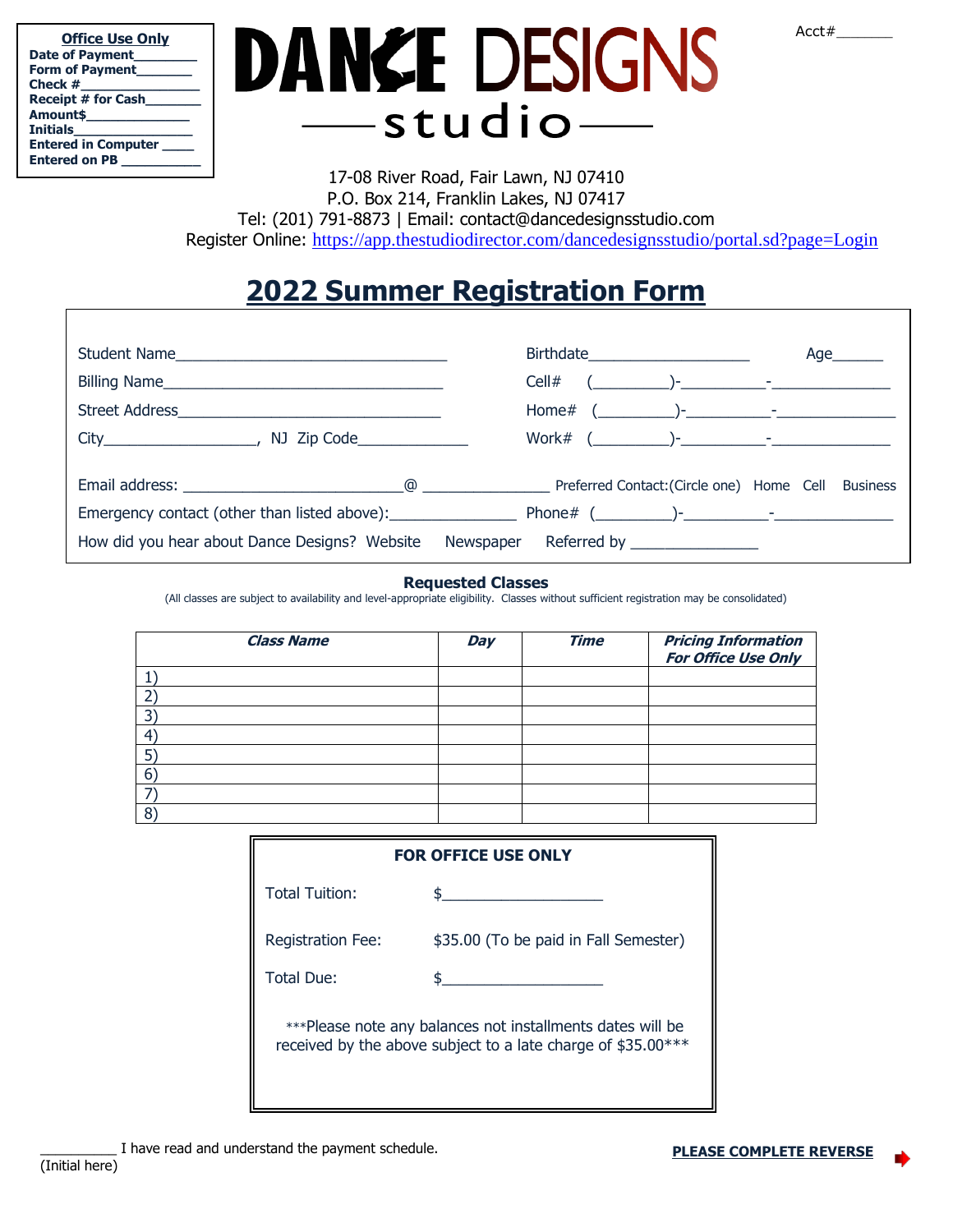**DANCE DESIGNS** -studio

17-08 River Road, Fair Lawn, NJ 07410 Mailing Address: P.O. Box 214, Franklin Lakes, NJ 07417 Tel: (201) 791-8873 | Email: [contact@dancedesignsstudio.com](mailto:contact@dancedesignsstudio.com)

As a condition of **my/my child's** participation in and enrollment at Dance Designs by Carol Baskinger, Inc. (Dance Designs), I **Designs**), I **and a structure of the following:** 

- (Parent/Guardian or Adult Student Name)
- 1. I am the lawful parent or quardian of

(Child's Name, if applicable)

- 2. I understand and agree to the payments and due dates listed. Failure to adhere to the set schedule will result in a late fee. If my account becomes more than 30 days delinquent, Dance Designs reserves the right to exclude **me/my** child from class until the account is up to date. Returned checks are subject to a \$35 fee.
- 3. I understand that there are no refunds issued. Missed group lessons may be made up during other regularly schedule group classes within two weeks of an absence provided that a) the make up class is during the same semester as the missed lesson, b) make-up class must be within the same genre and level of the missed class, c) the lesson in which the make-up is taken has available space. There will be no refunds or credits given for missed classes.
- 4. I understand that participation in the courses, shows, demonstrations, and rehearsals, which are part of my enrollment with Dance Designs, may subject **me/my child** to injury. Notwithstanding the risk of injury, I do hereby agree to hold Dance Designs and its employees, instructors, agents, servants, officers, and directors, harmless as to any injuries, losses, or damages which may be suffered by **me/my child** as a result of participation in or enrollment at Dance Designs and I further hold each of them harmless as to any liability and responsibility arising from any incident which may cause any damage, injury, or loss to me or my child.
- 5. I also understand that Dance Designs may, from time to time, engage in classes, courses, shows, demonstrations, and rehearsals which may require transportation by employees, instructors, agents, servants, officers, or directors, of Dance Designs. I agree to hold Dance Designs and its employees, instructors, agents, servants, officers, or directors harmless and to indemnify them for any and all damages, injuries and losses, which may result from such transportation.
- 6. I acknowledge that **I/my child** shall be receiving instructions or lessons given by instructors employed by Dance Designs. I agree to hold Dance Designs and its employees, instructors, agents, servants, officers, or directors harmless and to indemnify them for any and all losses, injuries, or damages that may be suffered by **me/my child** as a result of such instruction or lessons.
- 7. Dance Designs has my permission to photograph, record, and videotape **me/my child** for promotional uses during my tenure of enrollment, with no compensation due to **me/my child**.
- 8. All classes are subject to change without notice.
- 9. This agreement shall be binding upon the parties and their heirs, successors, administrators, executors, & assigns.
- 10. **Regarding Online Streaming Classes:** I understand that participation in the **online streaming classes**, courses, shows, demonstrations, and rehearsals, which are part of my enrollment with Dance Designs, may subject **me/my child** to injury. Notwithstanding the risk of injury, I do hereby agree to hold Dance Designs and its employees, instructors, agents, servants, officers, and directors, harmless as to any injuries, losses, or damages which may be suffered by **me/my child** as a result of participation in or enrollment at Dance Designs and I further hold each of them harmless as to any liability and responsibility arising from any incident which may cause any damage, injury, or loss to me or my child.

I have read and understood each and every term and condition as set forth herein.

| Date | Parent/Guardian or Adult Student Signature |
|------|--------------------------------------------|
|      | X Carol Baskinger                          |